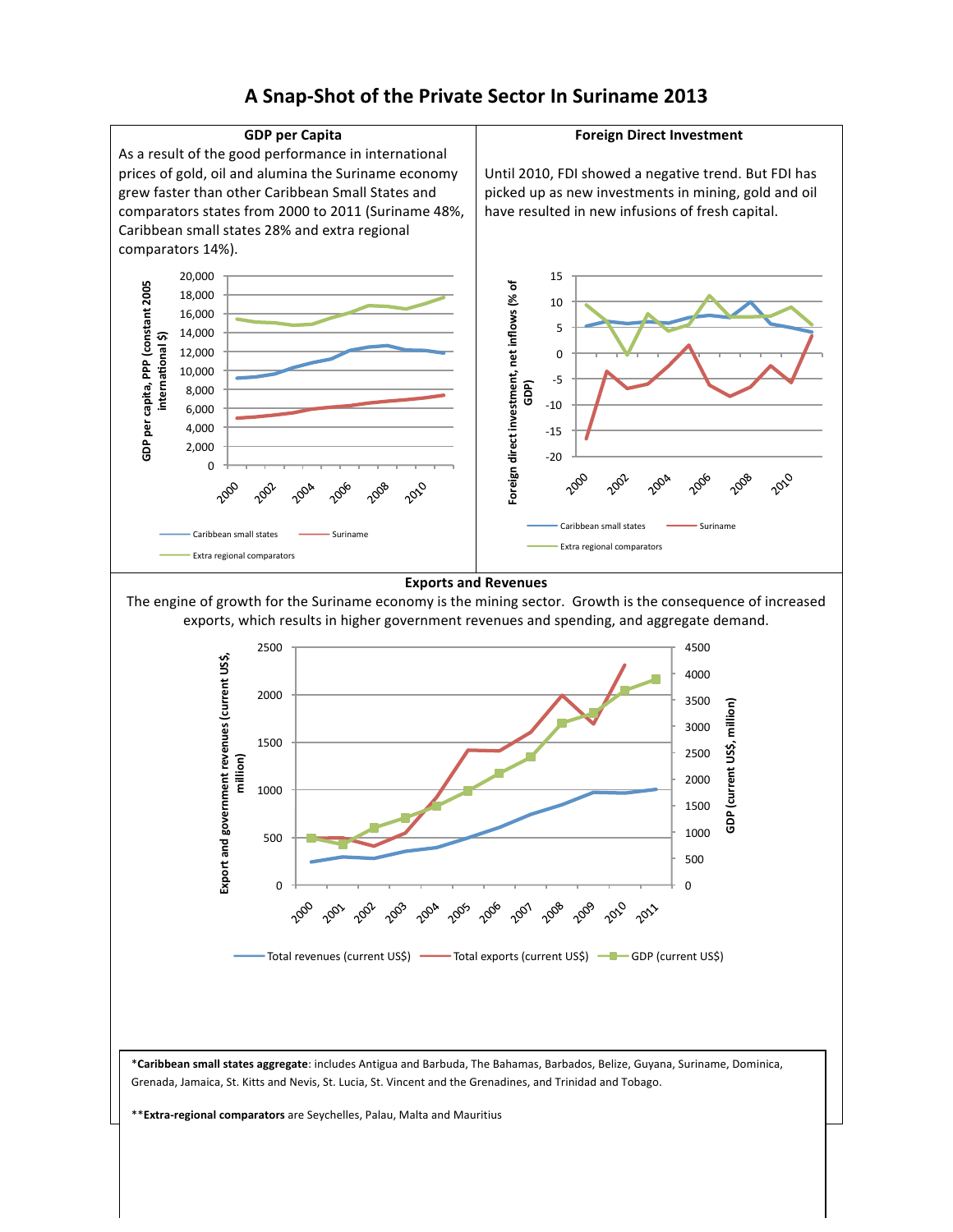

## **Opportunities to accelerate private sector growth**

The main challenge for private sector growth and development in Suriname is the need for a business environment which can better facilitate the creation and growth of private sector enterprises. The public sector is large, employing over 50% of total employment, and it participates in many sectors in the economy, including financial services, transport, and agriculture. From a sector perspective, mining is the main engine of economic growth the government depends on revenues from this sector to fund public sector expenditure. As a result, the country grows when prices of gold, oil and bauxite increase and the wealth from this sector is transmitted to the rest of the economy through public spending.